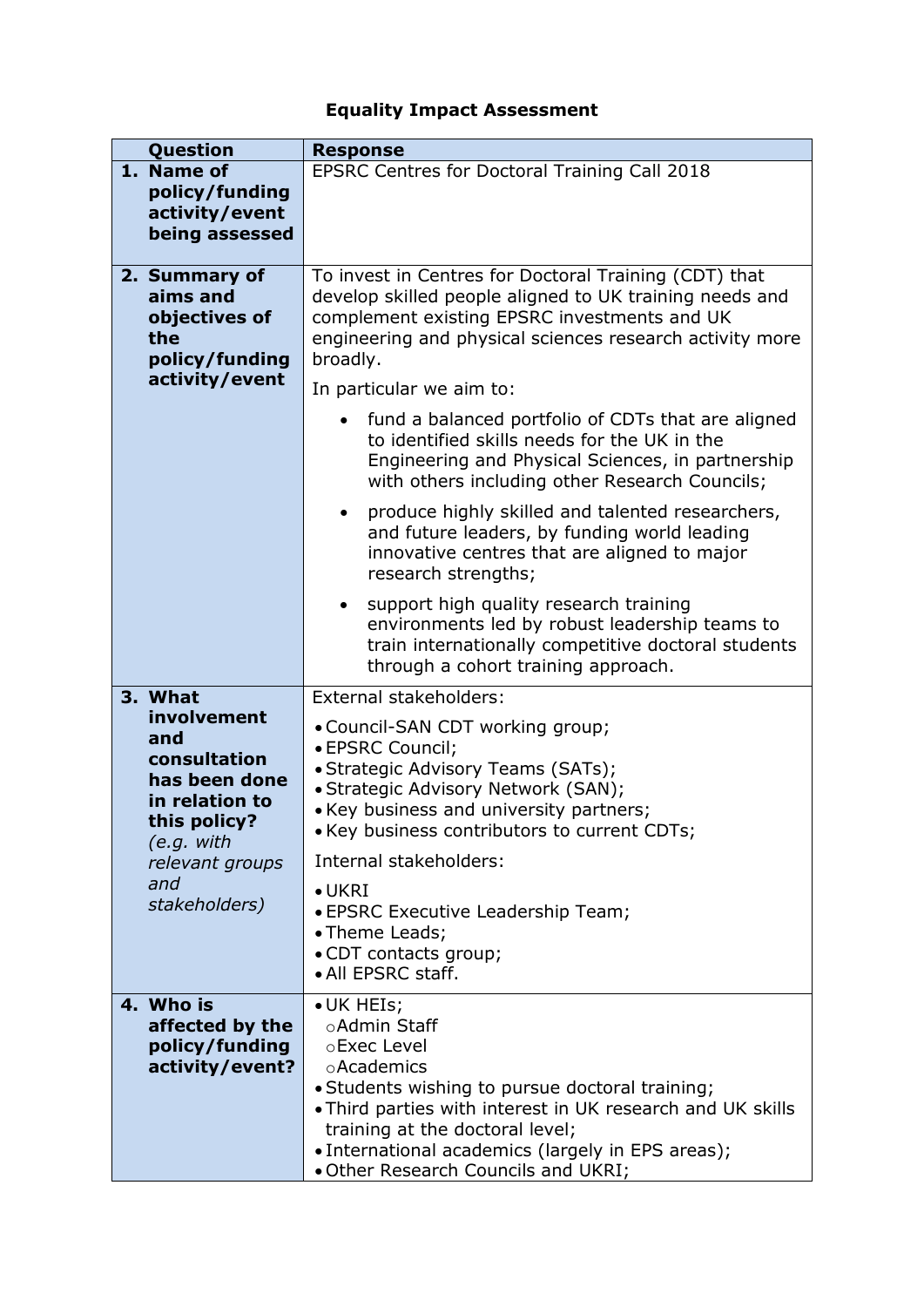|                                                                                | • Government, particularly BEIS.<br>· EPSRC Staff;                                                                                                                                                                                                                                                                                                                                                                         |  |  |
|--------------------------------------------------------------------------------|----------------------------------------------------------------------------------------------------------------------------------------------------------------------------------------------------------------------------------------------------------------------------------------------------------------------------------------------------------------------------------------------------------------------------|--|--|
| 5. What are the                                                                | External:                                                                                                                                                                                                                                                                                                                                                                                                                  |  |  |
| arrangements<br>for monitoring<br>and reviewing<br>the actual<br>impact of the | The call and all associated documents will be available<br>on the EPSRC website and available to all interested<br>parties to support their applications. Contact details are<br>provided to support queries related to the call.                                                                                                                                                                                          |  |  |
| policy/funding<br>activity/event?                                              | This activity represents a significant peer review activity<br>during a busy period. The load on academics during the<br>assessment process, as applicants, reviewers, and panel<br>members has been considered as the process has been<br>designed.                                                                                                                                                                       |  |  |
|                                                                                | Reflecting on feedback from the 2013 call, the impact of<br>the activity on businesses has been considered in the<br>design of the processes. Advice is available on how to<br>reduce the workload for project partners.                                                                                                                                                                                                   |  |  |
|                                                                                | The impact on other Research Councils has been<br>considered in designing the process, including<br>discussions of potential co-funding and sharing of the<br>priority areas developed.                                                                                                                                                                                                                                    |  |  |
|                                                                                | Equality, Diversity and Inclusion (E,D&I) plans will be a<br>part of the formal assessment of the full proposals. This<br>will ensure that university led activities such as<br>recruitment, flexible working and other activities<br>promote equality and inclusive participation.                                                                                                                                        |  |  |
|                                                                                | Once funded, a monitoring and evaluation framework<br>will be put in place to monitor the Centres throughout<br>their lifetime. Each centre will have an EPSRC portfolio<br>manager contact who will attend steering committee<br>meetings and provide support. A mid-term review of all<br>centres is intended at this stage, which will include<br>capturing student feedback and assessment against<br>E, D&I criteria. |  |  |
|                                                                                | Internal:                                                                                                                                                                                                                                                                                                                                                                                                                  |  |  |
|                                                                                | EPSRC staff -A project plan has been created for the<br>development of the call, and thoughts given to the<br>resources involved in these activities. These resources<br>will support staff and ensure consistency across the<br>whole time scale of the activity.                                                                                                                                                         |  |  |
|                                                                                | Both:                                                                                                                                                                                                                                                                                                                                                                                                                      |  |  |
|                                                                                | The assessment process has been reviewed and<br>designed to ensure any unconscious bias will be<br>identified, challenged and managed. All EPSRC staff<br>involved in the call have received unconscious bias<br>training. All Panel Chairs and members will receive an<br>unconscious bias briefing.                                                                                                                      |  |  |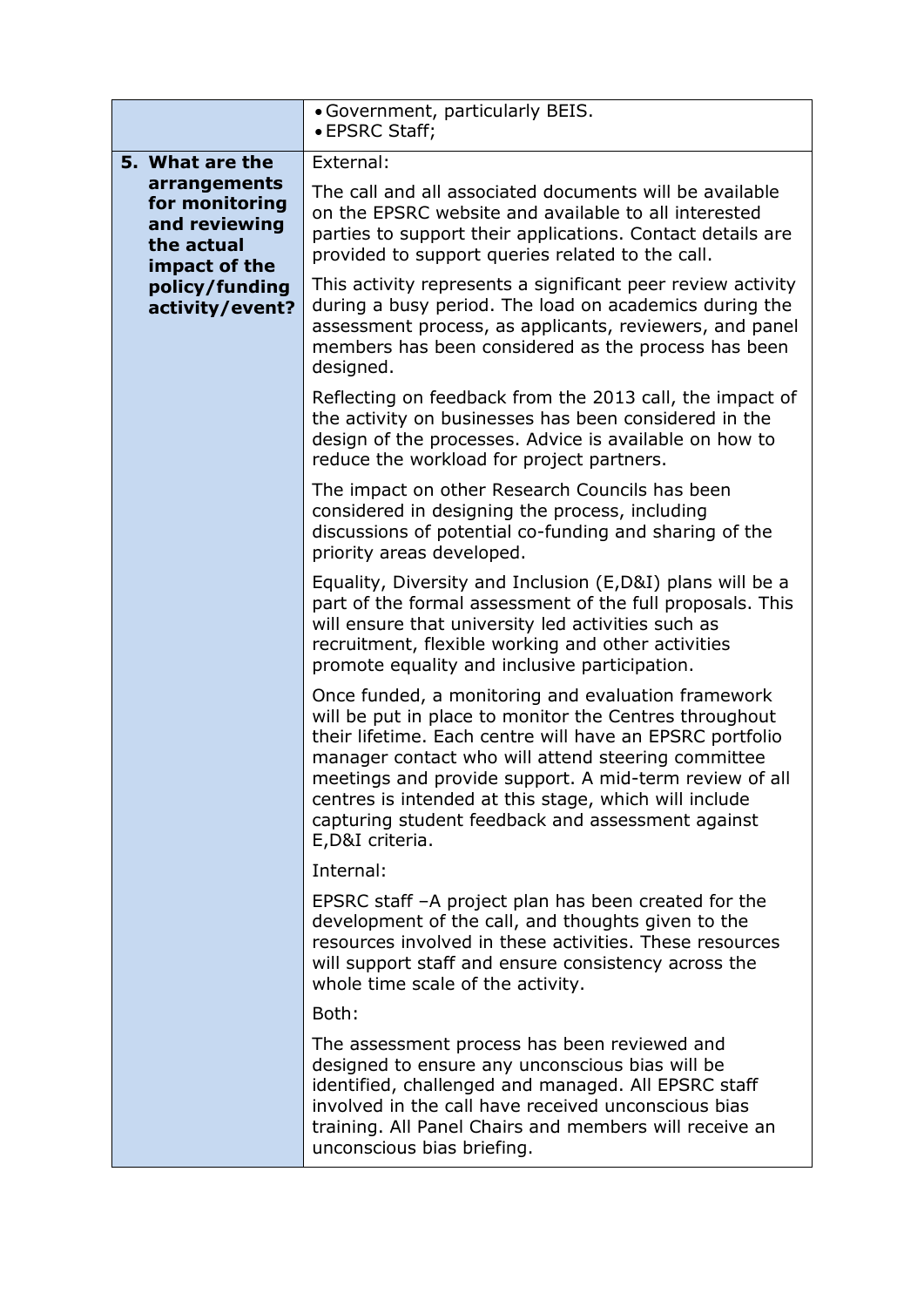| Demand management options have been implemented<br>to manage workloads within EPSRC and HEIs, this is to<br>ensure that a high quality peer review process is<br>delivered |
|----------------------------------------------------------------------------------------------------------------------------------------------------------------------------|
| The impact on Government will be discussed as part of<br>additional funding bids and in discussions of ministerial<br>announcements around the funding decision date.      |

| <b>Protected</b><br><b>Characteristic</b><br><b>Group</b> | Is there a<br>potential for<br>positive or<br>negative<br>impact?                                                             | <b>Please explain</b><br>and give<br>examples of<br>any<br>evidence/data<br>used | <b>Action to address</b><br>negative impact (e.g.<br>adjustment to the<br>policy)                                                                                                                                                                                                                                                                               |
|-----------------------------------------------------------|-------------------------------------------------------------------------------------------------------------------------------|----------------------------------------------------------------------------------|-----------------------------------------------------------------------------------------------------------------------------------------------------------------------------------------------------------------------------------------------------------------------------------------------------------------------------------------------------------------|
| <b>Disability</b>                                         | Access to events<br>and panels for<br>panel members<br>and applicants<br>could have a<br>negative impact<br>on participation. | Dependant on<br>location<br>selected                                             | All venues selected will<br>be accessible and<br>reasonable adjustments<br>made to logistics and<br>facilitation plans to<br>support participation.<br>Information will be made<br>available for those<br>physically not able to<br>attend such as a webinar<br>or transcripts.                                                                                 |
|                                                           |                                                                                                                               |                                                                                  | <b>EPSRC offers support</b><br>available for people with<br>caring responsibilities.                                                                                                                                                                                                                                                                            |
|                                                           |                                                                                                                               |                                                                                  | <b>Additional care</b><br>requirements could occur<br>if individuals are required<br>to:                                                                                                                                                                                                                                                                        |
|                                                           |                                                                                                                               |                                                                                  | Participate in events on<br>what would normally be<br>a non-working day. Work<br>extended hours on a<br>normal working day.<br>Attend meetings with<br>overnight stays and/or<br>travel overseas. It is an<br>individual's responsibility<br>to check with EPSRC and<br>confirm what costs can<br>be reimbursed prior to<br>attendance at a<br>panel/interview. |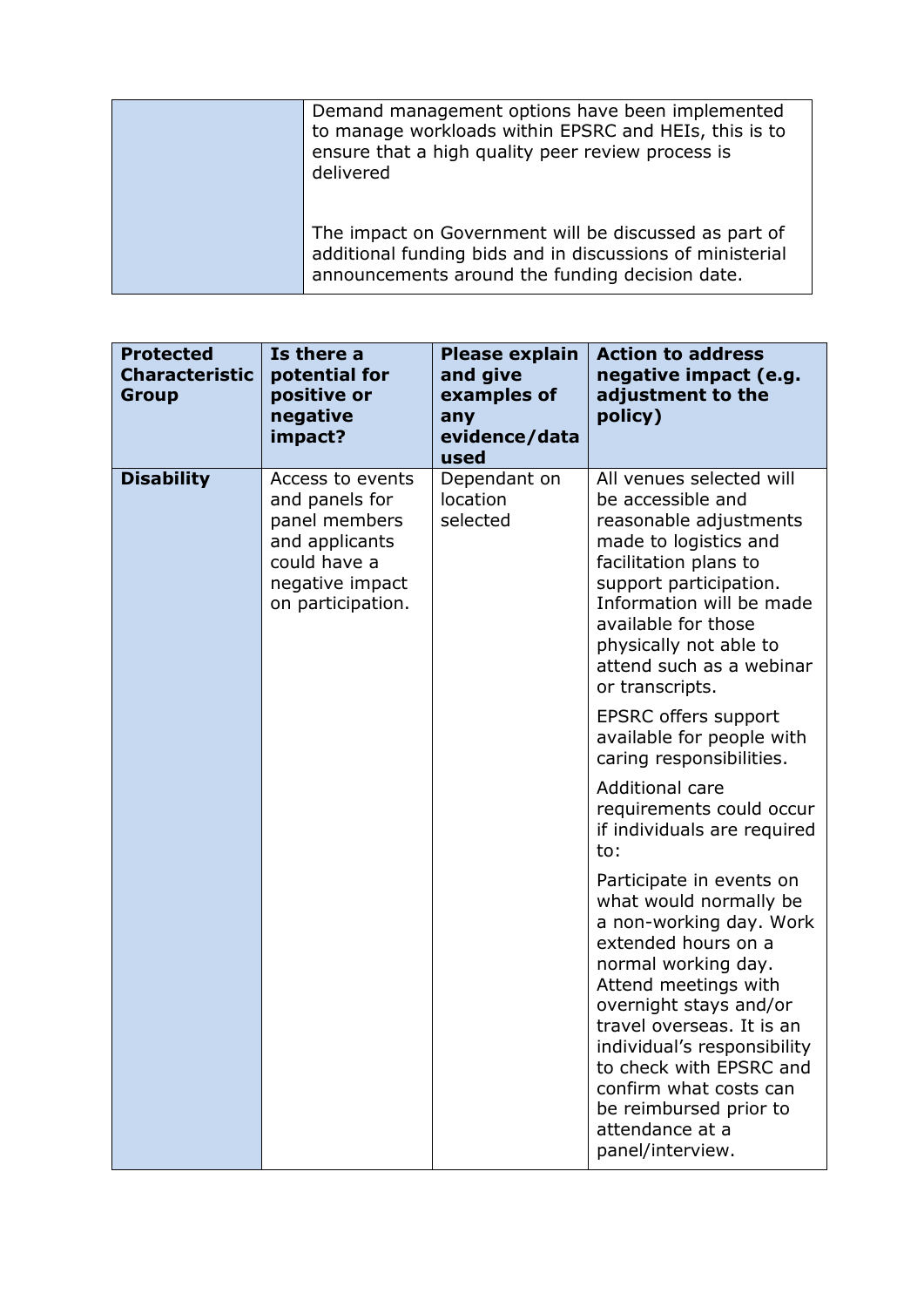|                                            |                                                                                                                                                                                                                                                                                                          |                                             | <b>EPSRC will highlight</b><br>student support available<br>(DSA payments).                                                                                                                                                                                                                                                                                                                                                                                                                                                                                                                                                                                                                                                                                                                                                                                                                                                                                                                              |
|--------------------------------------------|----------------------------------------------------------------------------------------------------------------------------------------------------------------------------------------------------------------------------------------------------------------------------------------------------------|---------------------------------------------|----------------------------------------------------------------------------------------------------------------------------------------------------------------------------------------------------------------------------------------------------------------------------------------------------------------------------------------------------------------------------------------------------------------------------------------------------------------------------------------------------------------------------------------------------------------------------------------------------------------------------------------------------------------------------------------------------------------------------------------------------------------------------------------------------------------------------------------------------------------------------------------------------------------------------------------------------------------------------------------------------------|
| Gender<br>reassignment                     | It is not expected<br>that this policy<br>will have any<br>particular impact                                                                                                                                                                                                                             |                                             |                                                                                                                                                                                                                                                                                                                                                                                                                                                                                                                                                                                                                                                                                                                                                                                                                                                                                                                                                                                                          |
| <b>Marriage or</b><br>civil<br>partnership | It is not expected<br>that this policy<br>will have any<br>particular impact                                                                                                                                                                                                                             |                                             |                                                                                                                                                                                                                                                                                                                                                                                                                                                                                                                                                                                                                                                                                                                                                                                                                                                                                                                                                                                                          |
| <b>Pregnancy</b><br>and<br>maternity       | Participation in<br>the call may be<br>negatively<br>affected, if<br>potential<br>applicants or<br>peer reviewers<br>are unavailable<br>at key<br>assessment<br>stages.<br>Access to events<br>and panels for<br>panel members<br>and applicants<br>could have a<br>negative impact<br>on participation. | Dependant on<br>individual<br>circumstances | Full timeline provided of<br>all key milestones,<br>allowing early<br>engagement with EPSRC<br>on specific mitigations.<br>EPSRC will do its best to<br>accommodate<br>adjustments, such as<br>virtual presence or<br>deputising.<br>All venues selected will<br>be accessible and<br>reasonable adjustments<br>made to logistics and<br>facilitation plans to<br>support participation.<br>Information will be made<br>available for those<br>physically not able to<br>attend such as a webinar<br>or transcripts.<br>EPSRC offers support<br>available for people with<br>caring responsibilities.<br>Additional care<br>requirements or facilities<br>could be required if<br>individuals need to:<br>Participate in events on<br>what would normally be<br>a non-working day. Work<br>extended hours on a<br>normal working day.<br>Attend meetings with<br>overnight stays and/or<br>travel overseas. It is an<br>individual's responsibility<br>to check with EPSRC and<br>confirm what costs can |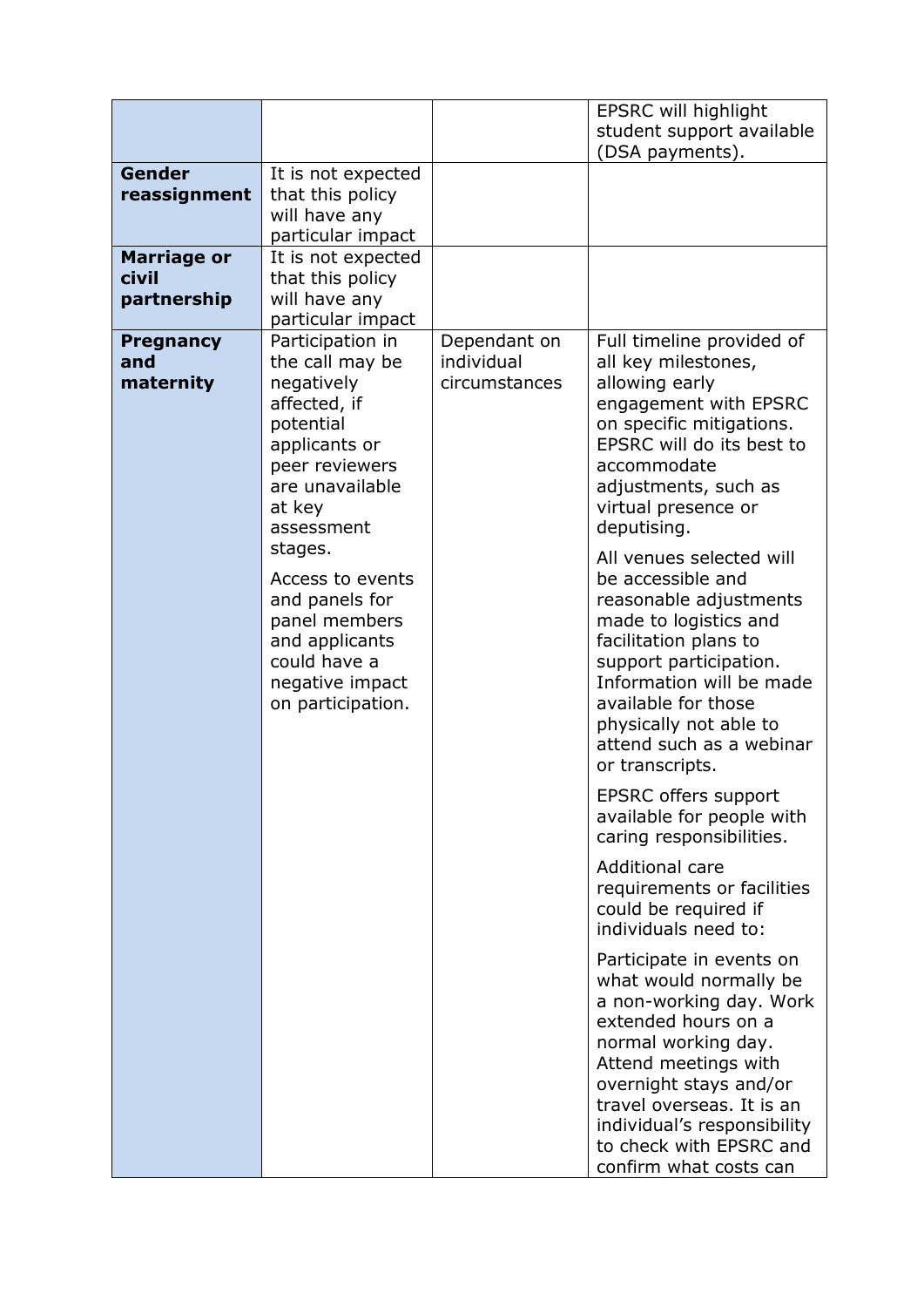|                              |                                                                                                                                                       | be reimbursed prior to<br>attendance at a<br>panel/interview.                                                                                                                                                                               |
|------------------------------|-------------------------------------------------------------------------------------------------------------------------------------------------------|---------------------------------------------------------------------------------------------------------------------------------------------------------------------------------------------------------------------------------------------|
| <b>Race</b>                  | Universities vary<br>in the diversity of<br>their populations,<br>institutional<br>restrictions could<br>have potentially<br>negative impacts         | The demand<br>management policy<br>allows all eligible<br>organisations to submit<br>to the call, allowing a<br>broad range of<br>institutions to participate.                                                                              |
|                              | Reviewers and                                                                                                                                         | Equality, Diversity and<br>Inclusion will be a part of<br>the formal assessment of<br>the full proposals. This<br>will ensure that<br>university led activities<br>such as recruitment<br>promote diversity and<br>inclusive participation. |
|                              | panel members<br>selection-<br>positive                                                                                                               | Ensure diversity of peer<br>review assessment and<br>interview panels.                                                                                                                                                                      |
| <b>Religion or</b><br>belief | Participation in<br>call may be<br>affected, if<br>potential<br>applicants or<br>peer reviewers<br>are unavailable<br>at key<br>assessment<br>stages. | A full timeline will be<br>provided of all key<br>milestones, allowing<br>early engagement with<br>EPSRC on specific<br>mitigations. EPSRC will<br>do its best to<br>accommodate<br>adjustments.                                            |
|                              | (Activities could<br>coincide with<br>religious<br>holidays).                                                                                         |                                                                                                                                                                                                                                             |
| <b>Sexual</b><br>orientation | It is not expected<br>that this policy<br>will have any<br>particular impact                                                                          |                                                                                                                                                                                                                                             |
| Sex (gender)                 | Reviewers and<br>panel members<br>selection-<br>positive                                                                                              | Ensure diversity of peer<br>review assessment and<br>interview panels.                                                                                                                                                                      |
|                              | Assessment<br>process- probably<br>positive                                                                                                           | Assessment criteria<br>language has been<br>reviewed to ensure it is<br>gender neutral. Peer                                                                                                                                                |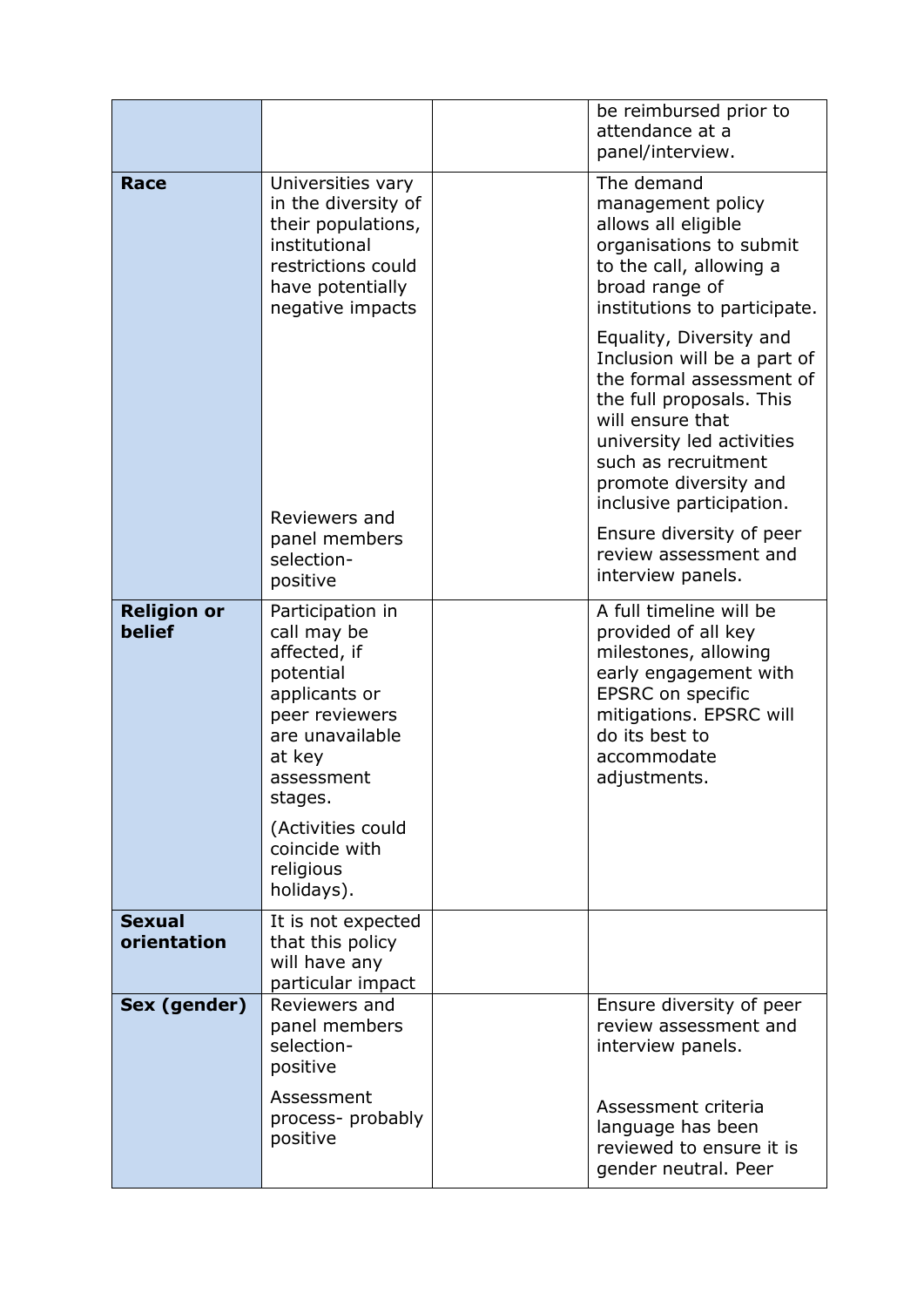|                                    |                                                                                                                                       |                                                                                                     | Review guidance<br>documents have been<br>updated to remove the<br>potential of unconscious<br>bias                                                                                                                                                                                                                                                                                                                                                                                         |
|------------------------------------|---------------------------------------------------------------------------------------------------------------------------------------|-----------------------------------------------------------------------------------------------------|---------------------------------------------------------------------------------------------------------------------------------------------------------------------------------------------------------------------------------------------------------------------------------------------------------------------------------------------------------------------------------------------------------------------------------------------------------------------------------------------|
| Age                                | Reviewers and<br>panel members-<br>positive                                                                                           | It is important<br>that the<br>assessment<br>process is<br>undertaken by<br>a diverse<br>community. | Ensure diversity in the<br>peer review assessment<br>and interview panels.<br>Guidance will be provided<br>to EPSRC staff when<br>suggesting panel<br>members and reviewers.<br>For panels, the diversity<br>of the group will be<br>actively considered.                                                                                                                                                                                                                                   |
| <b>Across all</b><br><b>Groups</b> | Assessment of<br>applicants<br>Outcomes of call:                                                                                      | Dependant on                                                                                        | Reviewers and panel<br>members will be given<br>ED&I guidance to ensure<br>applicants are not<br>disadvantaged or<br>advantaged based on any<br>protected characteristics.<br>Panel chairs and<br>convenors will undergo<br>unconscious bias<br>training. Where possible,<br>college reviewers and<br>panel members will be<br>used (who will have also<br>undergone this training).<br>Panel briefings and chair<br>briefings will cover this<br>subject too.<br>Universities will need to |
|                                    | Probably positive<br>due to<br>incorporation of<br>E, D&I<br>assessment<br>criteria and<br>required plan for<br>successful<br>centres | focus of<br>individual E, D&I<br>plan for<br>successful<br>centres                                  | ensure staff and students<br>are not disadvantaged<br>and are supported to<br>perform to their best.                                                                                                                                                                                                                                                                                                                                                                                        |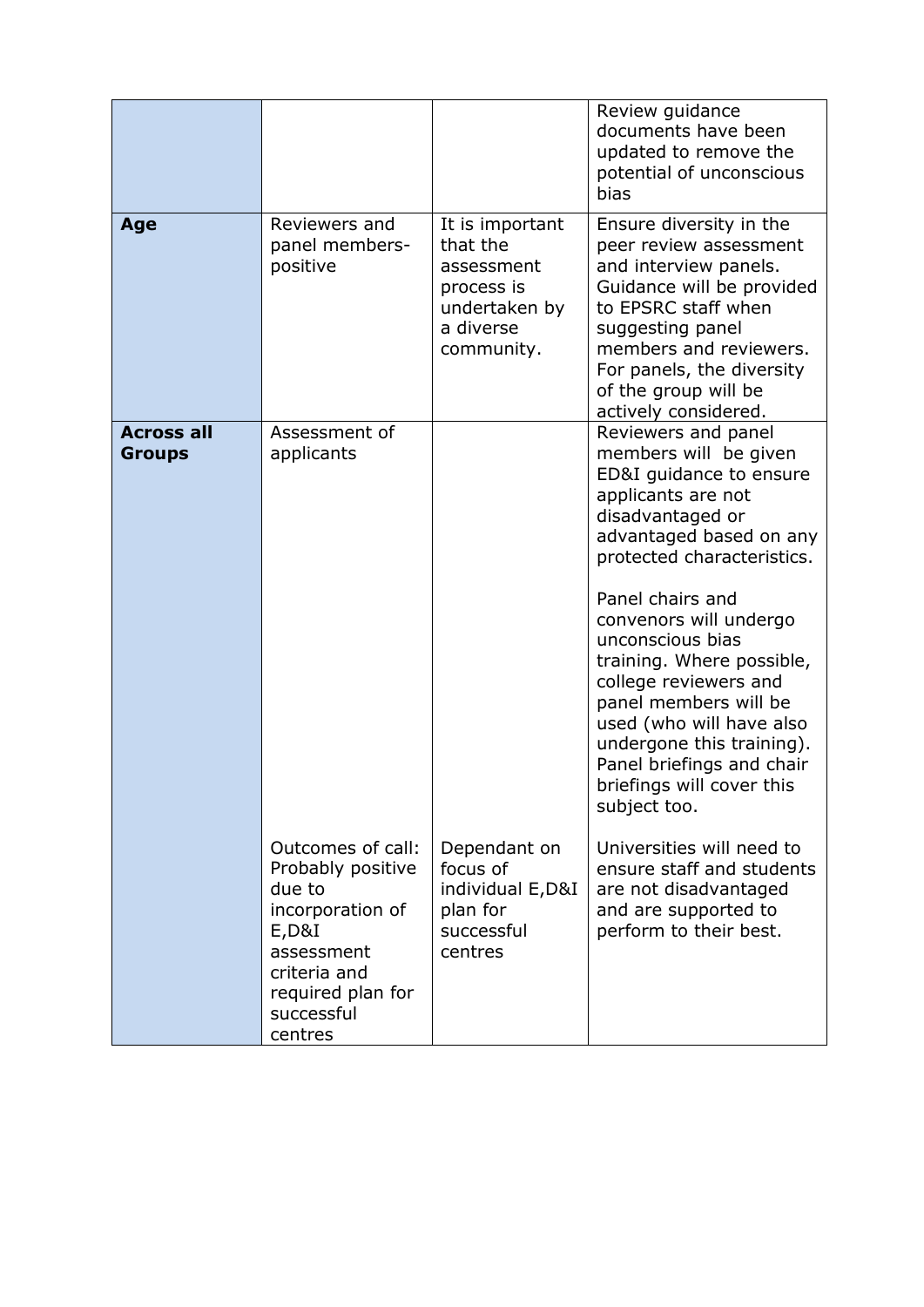## **Evaluation:**

| <b>Question</b>                                                                                                                                                                                                                                                                                                                                                                                                                                                                 |                 | <b>Explanation / justification</b>                                                                                                                                                                                                                                                                                                                                                                                                                                                   |
|---------------------------------------------------------------------------------------------------------------------------------------------------------------------------------------------------------------------------------------------------------------------------------------------------------------------------------------------------------------------------------------------------------------------------------------------------------------------------------|-----------------|--------------------------------------------------------------------------------------------------------------------------------------------------------------------------------------------------------------------------------------------------------------------------------------------------------------------------------------------------------------------------------------------------------------------------------------------------------------------------------------|
| Is it possible the proposed change<br>in policy, funding activity or event<br>could discriminate or unfairly<br>disadvantage people?<br><b>Final Decision:</b>                                                                                                                                                                                                                                                                                                                  | <b>Tick the</b> | A number of risks have been identified<br>and actively considered as part of the<br>call design and internal management<br>processes for call delivery. These risks<br>have been mitigated as far as possible.<br><b>Further risks could emerge once</b><br>Centres are active, we will actively<br>monitor the ED&I aspects via the<br>mechanisms described in the call to<br>minimise the likelihood that university<br>processes are discriminatory.<br>Include any explanation / |
|                                                                                                                                                                                                                                                                                                                                                                                                                                                                                 | relevant<br>box | justification required                                                                                                                                                                                                                                                                                                                                                                                                                                                               |
| 1. No barriers identified,<br>therefore activity will proceed.<br>2. You can decide to stop the<br>policy or practice at some point                                                                                                                                                                                                                                                                                                                                             |                 |                                                                                                                                                                                                                                                                                                                                                                                                                                                                                      |
| because the data shows bias<br>towards one or more groups                                                                                                                                                                                                                                                                                                                                                                                                                       |                 |                                                                                                                                                                                                                                                                                                                                                                                                                                                                                      |
| 3. You can adapt or change the<br>policy in a way which you think<br>will eliminate the bias                                                                                                                                                                                                                                                                                                                                                                                    | X               | <b>Possible risks and bias</b><br>associated with this activity<br>have been identified and<br>activities adapted<br>accordingly. Given the scale<br>of the activity we will ensure<br>active consideration of ED&I<br>aspects throughout the<br>activity and will review this<br><b>EIA accordingly.</b>                                                                                                                                                                            |
| 4. Barriers and impact identified,<br>however having considered all<br>available options carefully,<br>there appear to be no other<br>proportionate ways to achieve<br>the aim of the policy or<br>practice (e.g. in extreme cases<br>or where positive action is<br>taken). Therefore you are<br>going to proceed with<br>caution with this policy or<br>practice knowing that it may<br>favour some people less than<br>others, providing justification<br>for this decision. |                 |                                                                                                                                                                                                                                                                                                                                                                                                                                                                                      |